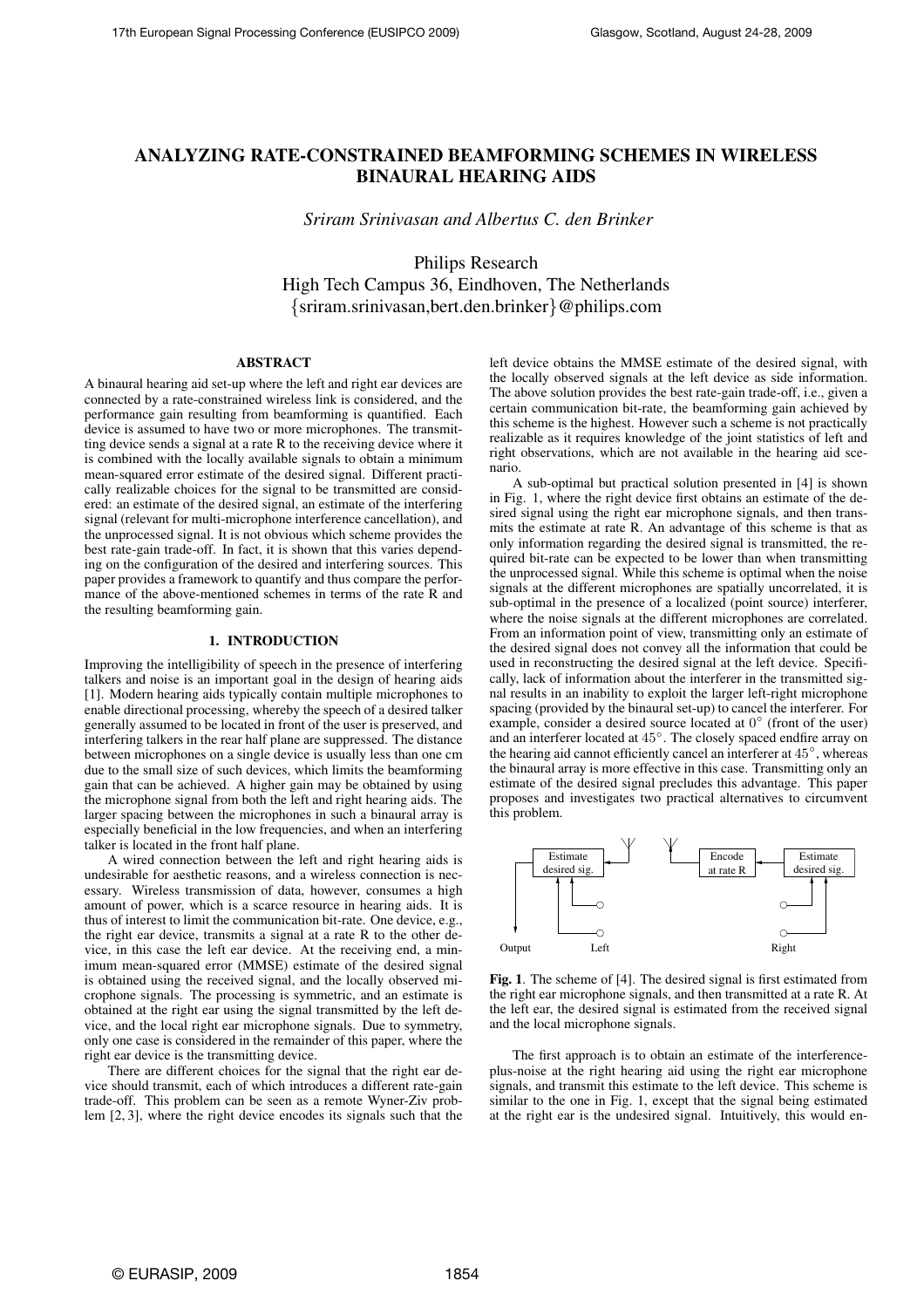able better performance in the presence of a localized interferer as both the locally available microphone signals and the received signal can be used in the interference cancellation process, and this is indeed observed for certain situations in the simulations described later in the paper. Again, as only information regarding the interferer is transmitted, at a given bit-rate, a better description of the transmitted signal is possible than when transmitting the unprocessed signal.

Following the information point of view one step further leads to the second scheme proposed in this paper, which is to just transmit one of the right ear microphone signals at rate R, as shown in Fig. 2. This signal conveys the most information about both the desired and the undesired signal. However, a potential disadvantage of such a scheme is that the required bit-rate might be higher than when either transmitting an estimate of the desired or interfering signal.

When analyzing the different schemes mentioned above, the following trade-off arises. On the one hand, transmitting an estimate of the desired or interfering signal allows a better description of the transmitted signal using fewer bits compared to transmitting the unprocessed microphone signal where the information content is higher. However, from the information point of view discussed previously, the latter case allows for improved estimation of the desired signal. Deciding which scheme provides the best gain-rate trade-off is not obvious and thus merits further study. This paper provides a framework to quantify the performance of the above-mentioned schemes in terms of the rate R, the location of the desired source and interferer, and the signal-to-interference ratio.



**Fig. 2**. One right ear microphone signal is transmitted at a rate R. At the left ear, the desired signal is estimated from the received signal and the local microphone signals.

# **2. SIGNAL MODEL**

Consider a desired source  $s(n)$  in the presence of an interfering source  $i(n)$ , and uncorrelated noise. The left ear signal model can be written as

$$
x_l^k(n) = h_l^k(n) \star s(n) + g_l^k(n) \star i(n) + u_l^k(n), \quad k = 1...K, (1)
$$

where  $h_l^k(n)$  and  $g_l^k(n)$  are the transfer functions between the  $k^{th}$ microphone on the left hearing aid and the desired and interfering sources respectively,  $u_l^k(n)$  is uncorrelated zero-mean white Gaussian noise at the  $k^{th}$  microphone on the left hearing aid (e.g., sensor noise),  $K$  is the number of microphones on the left hearing aid,  $n$  is the time index, and the operator  $\star$  denotes convolution. The sources are assumed to be zero-mean independent and jointly Gaussian random processes. For the MMSE estimation, it is convenient to view the signal model in the frequency domain:

$$
X_l^k(\omega) = H_l^k(\omega)S(\omega) + G_l^k(\omega)I(\omega) + U_l^k(\omega), \qquad (2)
$$

where the upper case entities in (2) are obtained by applying the discrete Fourier transform to the corresponding lower case entities in (1). A similar right ear model follows:

$$
X_r^k(\omega) = H_r^k(\omega)S(\omega) + G_r^k(\omega)I(\omega) + U_r^k(\omega), \tag{3}
$$

where the relevant terms are defined analogously to the left ear. Let

$$
E\{S(\omega)S^{\dagger}(\omega)\} = \Phi_s(\omega),
$$
  
\n
$$
E\{I(\omega)I^{\dagger}(\omega)\} = \Phi_i(\omega),
$$
  
\n
$$
E\{U_r^m(\omega)U_r^{n\dagger}(\omega)\} = E\{U_l^m(\omega)U_l^{n\dagger}(\omega)\}
$$
  
\n
$$
= \delta(m-n)\Phi_u(\omega) \,\forall m, n,
$$

where † indicates complex conjugate transpose. Define the vectors

$$
\mathbf{X}_{l}(\omega) = [X_{l}^{1}(\omega), \dots, X_{l}^{K}(\omega)]^{T},
$$
  

$$
\mathbf{X}_{r}(\omega) = [X_{r}^{1}(\omega), \dots, X_{r}^{K}(\omega)]^{T}.
$$

Let  $\Phi_{\mathbf{X}_l}(\omega) = \mathrm{E}\{\mathbf{X}_l(\omega)\mathbf{X}_l^{\dagger}(\omega)\}\$  and  $\Phi_{\mathbf{X}_r}(\omega) = \mathrm{E}\{\mathbf{X}_r(\omega)\mathbf{X}_r^{\dagger}(\omega)\}.$ For any  $X(\omega)$  and  $Y(\omega)$ , define  $\Phi_{XY}(\omega) = E\{X(\omega)Y^{\dagger}(\omega)\}.$ 

#### **3. RATE-CONSTRAINED BEAMFORMING**

Denote the signal transmitted by the right device as  $x_t(n)$ , and its power spectral density (PSD) by  $\Phi_t(\omega)$ . The following parametric rate distortion relation holds [5]:

$$
R(\lambda) = \frac{1}{4\pi} \int_{-\infty}^{\infty} \max\left(0, \log_2 \frac{\Phi_t(\omega)}{\lambda}\right) d\omega
$$

$$
D(\lambda) = \frac{1}{2\pi} \int_{-\infty}^{\infty} \min(\lambda, \Phi_t(\omega)) d\omega,
$$
(4)

where the rate is expressed in bits per sample. The distortion here is the mean-squared error (MSE) between  $x_t(n)$  and its reconstruction. Each value of  $\lambda$  corresponds to an  $R$ -D pair. Let the right device compress  $x_t(n)$  at a rate  $R_0$  bits per sample, which corresponds to a certain  $\lambda_0$ , and a distortion  $D_0$ . The signal received at the left ear can be written in the frequency domain as [5]

$$
\tilde{X}_t(\omega) = \eta(\omega) X_t(\omega) + Z(\omega), \tag{5}
$$

where

$$
\eta(\omega) = \max(0, \beta(\omega)),
$$

$$
\beta(\omega) = \frac{\Phi_t(\omega) - \lambda_0}{\Phi_t(\omega)}, \text{and}
$$

$$
E\{Z(\omega)Z^{\dagger}(\omega)\} = \max(0, \lambda_0\beta(\omega)).
$$
 (6)

At the left (receiving) ear, estimation is performed using the signal

$$
\mathbf{X}(\omega) = [\mathbf{X}_l^T(\omega) \quad \tilde{X}_t(\omega)]^T.
$$
 (7)

Let  $\Phi_{\mathbf{X}}(\omega) = \mathrm{E}\{\mathbf{X}(\omega)\mathbf{X}^{\dagger}(\omega)\}\$ . An MMSE estimate  $\hat{S}_l(\omega)$  of the desired signal  $S_l(\omega) = H_l^1(\omega)S(\omega)$  is obtained at the left ear as

$$
\hat{S}_l(\omega) = \mathbf{W}(\omega) \mathbf{X}(\omega),\tag{8}
$$

where  $\mathbf{W}(\omega)$  is the multi-channel Wiener filter given by

$$
\mathbf{W}(\omega) = \Phi_{S_l} \mathbf{x}(\omega) \Phi_{\mathbf{X}}^{-1}(\omega), \tag{9}
$$

where  $\Phi_{S_l} \mathbf{x}(\omega) = \mathbb{E} \{ S_l(\omega) \mathbf{X}^\dagger(\omega) \}$ . The resulting MSE is given by

$$
\xi(\omega) = \Phi_{S_l}(\omega) - \Phi_{S_l} \mathbf{x}(\omega) \Phi_{\mathbf{X}}^{-1}(\omega) \Phi_{\mathbf{X}S_l}(\omega), \quad (10)
$$

where  $\Phi_{S_l}(\omega) = \mathbb{E}\{S_l(\omega)S_l^{\dagger}(\omega)\}\.$  The MSE  $\xi(\omega)$  can be rewritten in an intuitively appealing form in terms of the MSE resulting when estimation is performed using only  $X_l$  and a reduction term due to the availability of the innovation process  $\tilde{X} = \tilde{X}_t - \mathrm{E}\{\tilde{X}_t | \mathbf{X}_t\}$ . The following theorem follows by applying results from linear estimation theory [6, ch. 4]: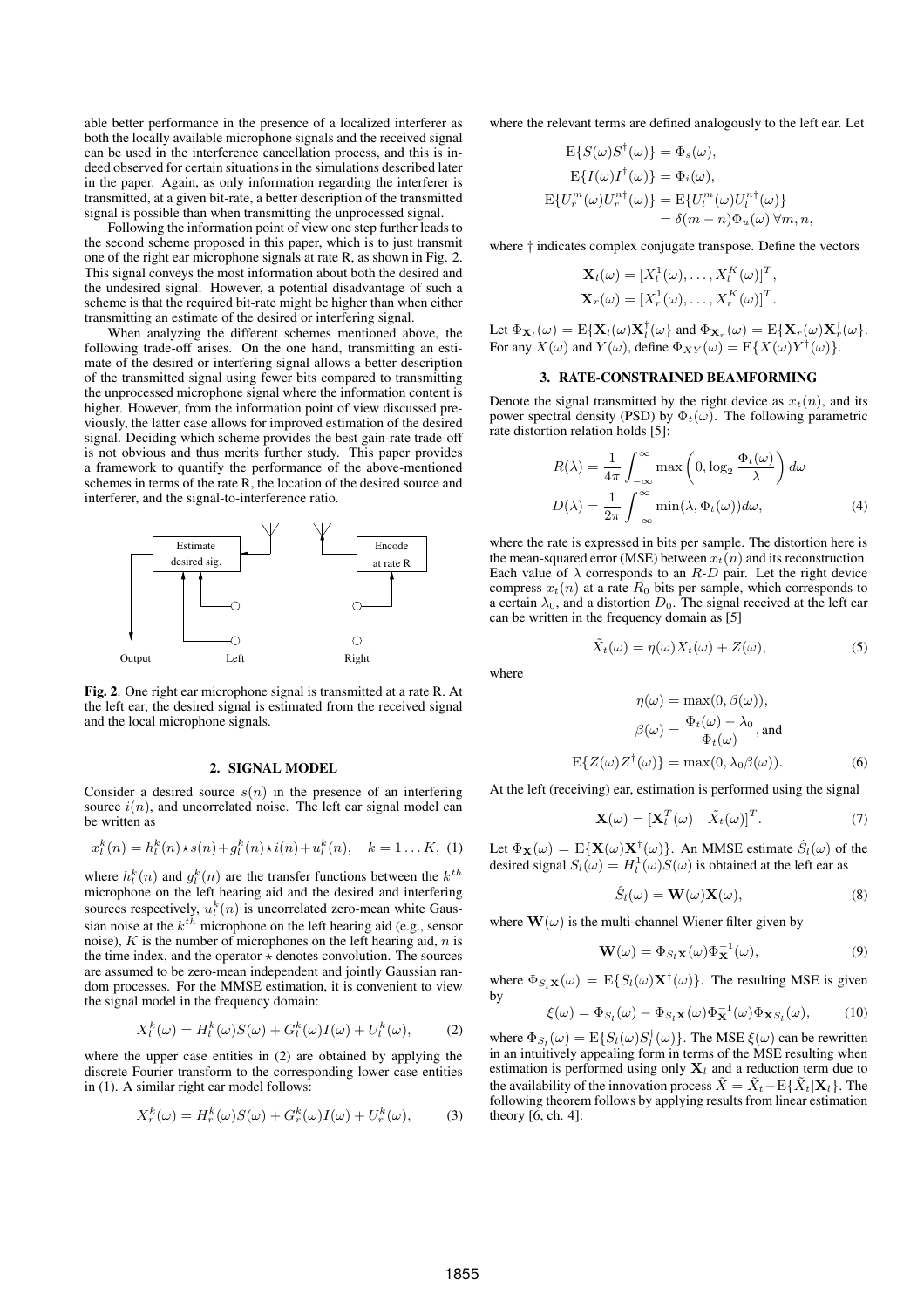**Theorem 3.1** *Let*  $\tilde{X} = \tilde{X}_t - E\{\tilde{X}_t | \mathbf{X}_t\}$ *.*  $\tilde{X}$  *represents the innovation or the 'new' information provided by the wireless link. Then, the MSE*  $\xi(\omega)$  *can be written as* 

$$
\xi(\omega) = \xi_l(\omega) - (\Phi_{S_l}(\omega) - \xi_{lr}(\omega)),\tag{11}
$$

*where*

$$
\xi_l(\omega) = \Phi_{S_l}(\omega) - \Phi_{S_l} \mathbf{x}_l(\omega) \Phi_{\mathbf{X}_l}^{-1}(\omega) \Phi_{S_l}^{\dagger} \mathbf{x}_l(\omega) \qquad (12)
$$

*is the error in estimating*  $S_l(\omega)$  *from*  $\mathbf{X}_l(\omega)$  *alone, and* 

$$
\xi_{lr}(\omega) = \Phi_{S_l}(\omega) - \Phi_{S_l \tilde{X}}(\omega) \Phi_{\tilde{X}}^{-1}(\omega) \Phi_{S_l \tilde{X}}^{\dagger}(\omega)
$$
 (13)

*is the error in estimating*  $S_l(\omega)$  *from*  $\tilde{X}(\omega)$ *.* 

Theorem 3.1 provides an intuitive understanding of the wireless beamforming scheme. In the absence of a link between the two ears, i.e., when  $R = 0$ ,  $\xi_{lr}(\omega) = \Phi_{S_l}(\omega)$ , and thus the MSE  $\xi(\omega)$  equals  $\xi_l(\omega)$  as only the left ear signals are available. For positive rates,  $\xi_{lr}(\omega) \leq \Phi_{S_l}(\omega)$  and there is thus a reduction in MSE as seen from (11).

There are two choices for the signal  $X_t(\omega)$  corresponding to the two proposed schemes discussed in Section 1, and they are considered in the following subsections.

#### **3.1. Transmitting an estimate of the undesired signal**

The first choice for  $X_t(\omega)$  corresponds to an estimate of the undesired interference-plus-noise signal, which is given by<sup>1</sup>

$$
X_t(\omega) = X_r^1(\omega) - \Phi_{S_t \mathbf{X}_r}(\omega) \Phi_{\mathbf{X}_r}^{-1}(\omega) \mathbf{X}_r(\omega)
$$
  
=  $\mathbf{u}^T \mathbf{X}_r(\omega) - \Phi_{S_t \mathbf{X}_r}(\omega) \Phi_{\mathbf{X}_r}^{-1}(\omega) \mathbf{X}_r(\omega)$   
=  $A_{\text{int}}(\omega) \mathbf{X}_r(\omega),$  (14)

where

$$
\mathbf{u} = [1, 0, \cdots, 0]_{1 \times K}^T
$$
, and  

$$
A_{\text{int}}(\omega) = \mathbf{u}^T - \Phi_{S_l} \mathbf{x}_r(\omega) \Phi_{\mathbf{X}_r}^{-1}(\omega).
$$

The relation between the bit-rate and the resulting MSE in estimating the desired signal at the left ear follows from (4) and (10):

$$
R_{\rm int}(\lambda) = \frac{1}{4\pi} \int_{-\infty}^{\infty} \max\left(0, \log_2 \frac{A_{\rm int}(\omega) \Phi_{\mathbf{X}_r}(\omega) A_{\rm int}^\dagger(\omega)}{\lambda}\right) d\omega,
$$
  

$$
\xi_{\rm int}(\lambda) = \frac{1}{2\pi} \int_{-\infty}^{\infty} \Phi_{S_l}(\omega) - \Phi_{S_l} \mathbf{x}(\omega) \Phi_{\mathbf{X}}^{-1}(\omega) \Phi_{\mathbf{X} S_l}(\omega) d\omega,
$$
 (15)

where

$$
\mathbf{X}(\omega) = \begin{bmatrix} \mathbf{X}_{l}(\omega) \\ \max(0, \beta_{\rm int}(\omega)) A_{\rm int}(\omega) \mathbf{X}_{r}(\omega) + Z_{\rm int}(\omega) \end{bmatrix},
$$

$$
\beta_{\rm int}(\omega) = \frac{A_{\rm int}(\omega) \Phi_{\mathbf{X}_{r}}(\omega) A_{\rm int}^{\dagger}(\omega) - \lambda}{A_{\rm int}(\omega) \Phi_{\mathbf{X}_{r}}(\omega) A_{\rm int}^{\dagger}(\omega)},
$$

$$
E\{Z_{\rm int}(\omega) Z_{\rm int}^{\dagger}(\omega)\} = \max(0, \lambda \beta_{\rm int}(\omega)).
$$
(16)

#### **3.2. Transmitting the unprocessed microphone signal**

The second choice for  $X_t(\omega)$  corresponds to transmitting one raw unprocessed right ear microphone signal, without loss of generality chosen to be  $\bar{X}_r^1(\omega)$ . The rate-MSE equations in this case can be obtained as in the previous case. First let  $X_r^1(\omega) = A_{\text{raw}} \mathbf{X}_r(\omega)$ where  $A_{\text{raw}} = [1, 0, \cdots, 0]_{1 \times K}$ . Then,

$$
R_{\text{raw}}(\lambda) = \frac{1}{4\pi} \int_{-\infty}^{\infty} \max\left(0, \log_2 \frac{A_{\text{raw}} \Phi_{\mathbf{X}_r}(\omega) A_{\text{raw}}^{\dagger}}{\lambda}\right) d\omega,
$$
  

$$
\xi_{\text{raw}}(\lambda) = \frac{1}{2\pi} \int_{-\infty}^{\infty} \Phi_{S_l}(\omega) - \Phi_{S_l} \mathbf{x}(\omega) \Phi_{\mathbf{X}}^{-1}(\omega) \Phi_{\mathbf{X}S_l}(\omega) d\omega,
$$
(17)

where

$$
\mathbf{X}(\omega) = \begin{bmatrix} \mathbf{X}_{l}(\omega) \\ \max(0, \beta_{\text{raw}}(\omega)) A_{\text{raw}} \mathbf{X}_{r}(\omega) + Z_{\text{raw}}(\omega) \end{bmatrix},
$$

$$
\beta_{\text{raw}}(\omega) = \frac{A_{\text{raw}} \Phi_{\mathbf{X}_{r}}(\omega) A_{\text{raw}}^{\dagger}(\omega) - \lambda}{A_{\text{raw}} \Phi_{\mathbf{X}_{r}}(\omega) A_{\text{raw}}^{\dagger}(\omega)},
$$

$$
E\{Z_{\text{raw}}(\omega) Z_{\text{raw}}^{\dagger}(\omega)\} = \max(0, \lambda \beta_{\text{raw}}(\omega)). \tag{18}
$$

## **4. PERFORMANCE ANALYSIS**

First, the performance measure used to evaluate the different schemes is introduced. The experimental set-up used for the performance analysis is then described. Two cases are then considered: one where the desired signal is observed in the presence of uncorrelated (e.g., sensor) noise, and the other where the desired signal is observed in the presence of a localized interferer in addition to uncorrelated noise.

#### **4.1. Performance measure**

As in [3, 4], the performance gain is defined as the ratio between MSE at rate 0 and MSE at rate R. For example, for the case when an estimate of the undesired signal is transmitted as in Section 3.1, the gain is defined as

$$
G_{\rm int}(R) = 10 \log_{10} \frac{\xi_{\rm int}(0)}{\xi_{\rm int}(R)},
$$
\n(19)

where  $\xi_{\text{int}}(R)$  is the MSE incurred in estimating the desired signal at the left ear when an estimate of the undesired signal is transmitted from the right ear at rate R.  $\xi_{\text{int}}(R)$  is obtained from the parametric relation in (15).  $G_{\text{int}}(R)$  represents the gain in dB due to the availability of the wireless link.  $G<sub>raw</sub>(R)$  is computed similarly. The quantities  $G_{\text{opt}}(R)$ , which denotes the gain from the optimal scheme, and  $G_{sig}(R)$ , which denotes the gain when an estimate of the desired signal is transmitted, are obtained for comparisons as in [4].

## **4.2. Experimental set-up**

In the analysis, the number of microphones on each hearing aid was set to two, i.e.  $K = 2$ . The spherical head shadow model described in [7] was used to obtain the transfer functions  $H_l^k(\omega)$ ,  $H_r^k(\omega)$ ,  $G_k^k(\omega)$ , and  $G_r^k(\omega)$ , for  $k = 1...K$ . The distance between microphones on a single hearing aid was assumed to be 0.01m. The radius of the sphere was set to 0.0875m. The desired, interfering and noise sources were assumed to have flat PSDs  $\Phi_s$ ,  $\Phi_i$ , and  $\Phi_u$ respectively, in the band  $[-\Omega, \Omega]$ , where  $\Omega = 2\pi F$ , and  $F = 8000$ Hz. Note that  $\Phi_t(\omega)$  is not flat due to the non-flat transfer functions.

<sup>&</sup>lt;sup>1</sup>For linear estimation in the additive noise model, estimating the undesired signal is equivalent to subtracting an estimate of the desired signal from the observation.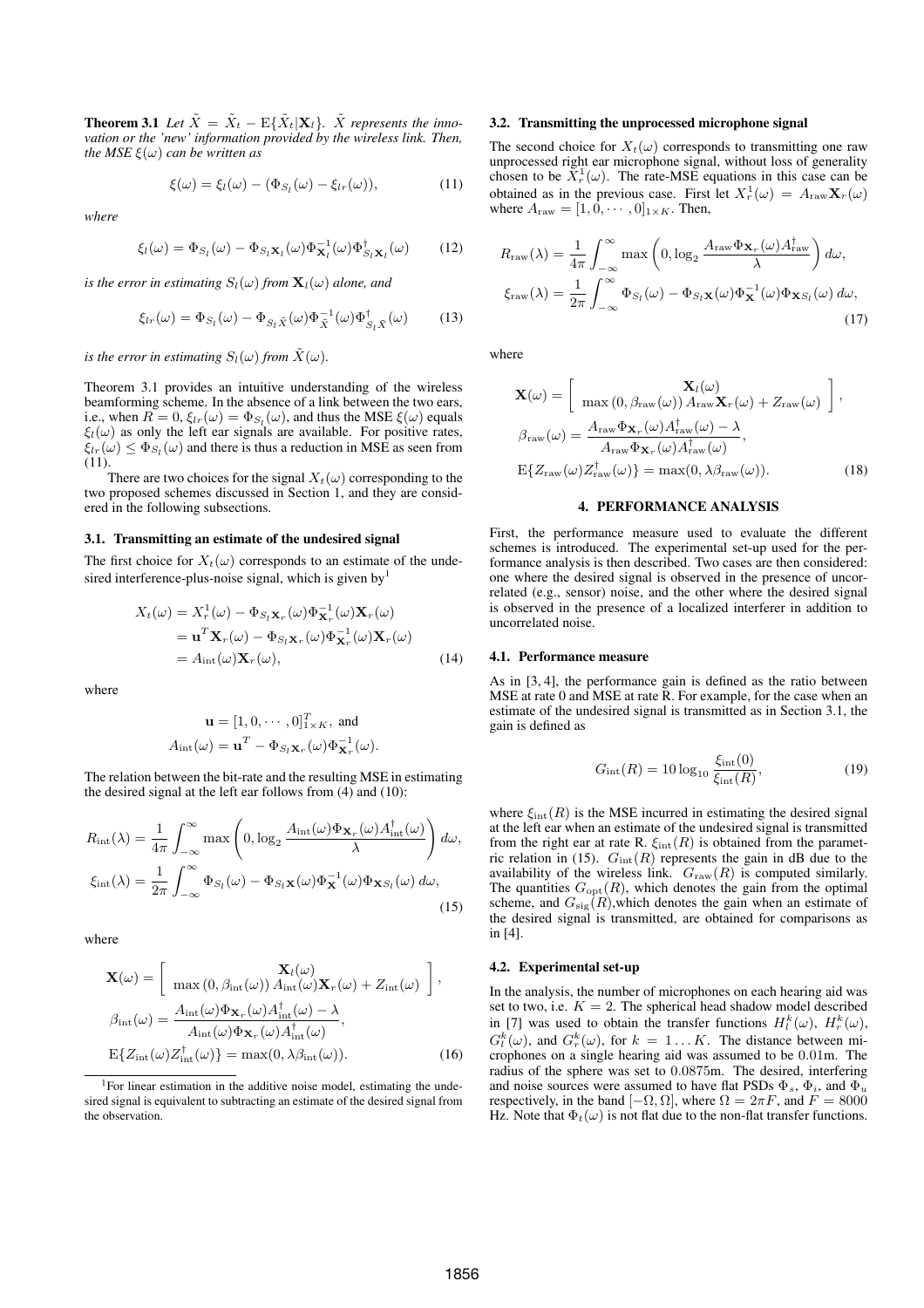## frag replacements



**Fig. 3**. Performance gain for the three schemes when a desired signal is observed in the presence of uncorrelated noise (i.e. SIR = $\infty$ ).

#### **4.3. Desired source in uncorrelated noise**

The desired source is assumed to be located at  $0^{\circ}$  in front of the hearing aid user. This is a common assumption in hearing aids [1]. The signal-to-noise ratio (SNR), computed as  $10 \log_{10} \Phi_s / \Phi_u$ , is assumed to be 20 dB. The signal-to-interference ratio (SIR), computed as  $10 \log_{10} \Phi_s / \Phi_i$ , is assumed to be infinity, i.e.,  $\Phi_i = 0$ .

Fig. 3 plots the gain due to the availability of the wireless link for this case. At high rate, both  $G_{\text{opt}}(R)$  and  $G_{\text{sig}}(R)$  approach 3 dB as this situation corresponds to a doubling of microphones from two to four, and thus the familiar  $3$  dB gain in uncorrelates imagiscep lasements disadvantage. expected,  $G_{opt}(R)$  provides the upper bound on performance and reaches its limit at a lower rate than  $G_{sig}(R)$ .  $G_{raw}(R)$  saturates at a lower value as there are only three microphone signals available for the estimation. Finally, transmitting an estimate of the undesired signal leads to zero gain in this case as the noise is spatially uncorrelated and thus the transmitted signal does not contribute to the estimation of the desired signal at the left ear.

It is to be noted that the performance measure considered in this paper indicates the benefit provided by the wireless link and not the absolute performance gain. In the binaural set-up considered here, where each hearing aid has two microphones, the absolute SNR gain at infinite bit-rate for the optimal scheme is 6 dB. A 3 dB gain in uncorrelated noise is provided by the two-microphone system on the left device. An additional 3 dB gain is provided by the availability of the two right ear signals due to the presence of a wireless link.

#### **4.4. Desired and interfering sources in uncorrelated noise**

The behavior of the different schemes in the presence of a localized interferer is of interest in the hearing aid scenario. As before a desired source is assumed to be located at  $0^{\circ}$ , and the SNR is set to 20 dB. In addition, an interferer is assumed to be located at  $-30^\circ$ , and the SIR is set to 0 dB. Fig. 4 compares the four schemes for this case. It is evident from the dotted curve that transmitting an estimate of the desired signal leads to poor performance. Transmitting an estimate of the interferer, interestingly, results in a higher gain as seen from the dash-dot curve, and can be explained as follows. At high rates, the interferer is well preserved in the transmitted signal. Better interference suppression is now possible using the binaural array (larger spacing) than with the closely spaced monaural array, and thus the improved performance.

Transmitting the unprocessed signal results in an even higher gain,  $G<sub>raw</sub>(R)$ , that approaches the gain resulting from the optimal scheme. In this case, not only is better interference rejection possi-



**Fig. 4**. Performance gain for the different schemes when a desired signal is observed in the presence of uncorrelated noise at 20 dB SNR, and an interfering source at 0 dB SIR located at  $-30^\circ$ .

ble, but also better estimation of the desired signal as the transmitted signal contains both the desired and undesired signals.  $G<sub>raw</sub>(R)$  is higher than  $G_{sig}(R)$  and  $G_{int}(R)$  even at low bit-rates. This is significant because as mentioned in Section 1, the gain-rate trade-off achieved by the different schemes is not obvious. A disadvantage when transmitting the unprocessed signal is that bits are used to describe the interferer and the uncorrelated noise at the cost of a better description of the desired signal. However, this pays off as the benefits arising from binaural interference cancellation more than offset



**Fig. 5**. Performance gain for the different schemes when a desired signal is observed in the presence of uncorrelated noise at 0 dB SNR, and an interfering source at 0 dB SIR located at  $-30^\circ$ .

It is to be noted that the level of uncorrrelated noise plays an important role. Here, an SNR of 20 dB has been considered. For this amount of uncorrelated noise, good interference suppression is still possible, and so  $G<sub>raw</sub>(R)$  is high. At higher SNRs, the difference between  $G<sub>raw</sub>(R)$  and the other two sub-optimal schemes will be even higher. At low SNRs, the overhead of having to spend bits to describe the uncorrelated noise results in low values of  $G<sub>raw</sub>(R)$  as seen from Fig. 5. The simulation parameters to obtain Fig. 5 are identical to those of Fig. 4 except that the SNR is 0 dB. However,